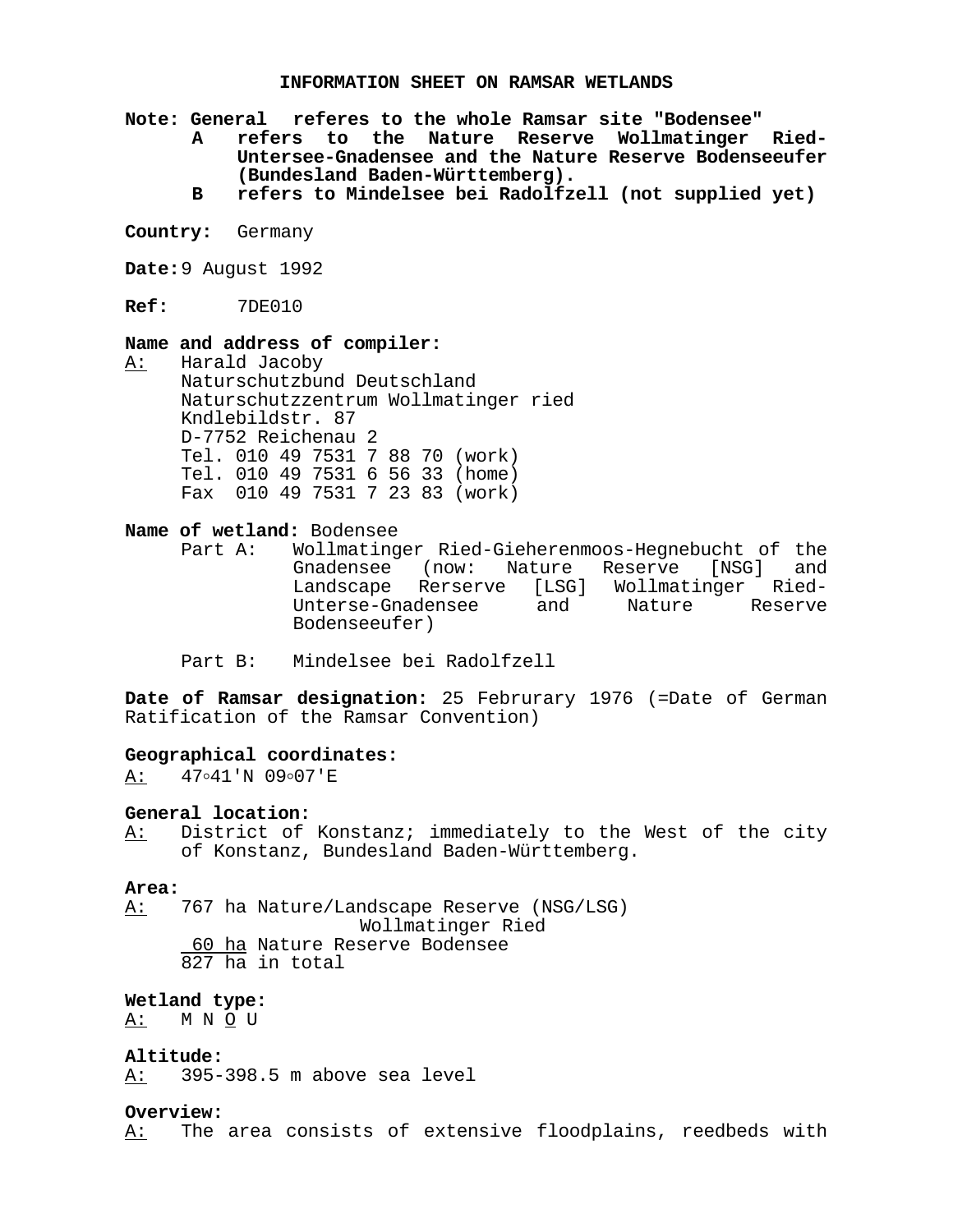adjoining meadows, which are within reach of flooding from the mouth of the Rhine and the Untersee between Konstanz, the Island of Reichenau and the district of Allensbach-Hegne. The floodplains and shore areas are of international importance as moulting- resting- and wintering-grounds for waterbirds. The area is managed by the German Trust for Nature Conservation (Naturschutzbund Deutschland).

## **Physical features:**

A: The lower stratum is largely made from up to 50 m thick layers of clay of glacial origin. Above the clay is a chalkstone layer of several m depth ("Snailsand" Onkoide), which crosses the reedbeds, indicative of earlier shorelines. There are two small islands at the the mouth of the Rhine, which are also made of "Snailsand". Strong seasonal waterlevel fluctuations have an influence on the whole area. The average difference between highest waterlevel and lowest waterlevel is 160 cm, but it can reach 280 cm. The highest waterlevels are regularly recorded in June/July. During the winter months water levels are low. The floodplains dry out during that time, and large mudflats are exposed. Due to the mineralisation of the organic material at low waterlevel it is not possible for peat to form. Strong eutrophication of the Bodensee in the 60s and 70s caused a total phosphate level of 87 mg/m3 in the water of the Bodensee in 1979. This abundance of nutrients led to profound changes in fauna and flora. Intensive water purification processes have have been successful: in 1992, only 31 mg/m $^{\circ}$  total phosphate was measured.

The area experiences mild winters with little snow. Even during hard winters, the mouth of the Rhine and the adjoining floodplains remain free of ice. Most of the precipitation falls in summer, with an annual total of 790 mm.

# **Ecological features:**

A: The floodplain vegetation shows remarkable changes. Charophycese algae, which were dominant in oligotrophic conditions up to the 60s are spreading again. Potamogeton pectinatus and Zannichellia palustris, on the other hand, which dominated in the last 20 years, are now declining. Phragmites spp. form a large belt along the shore. The inland neighbouring Caricetum elatae shows patchy areas of Phragmites. Larger wetland areas are dominated by Cladium mariscus other areas by Schoenus nigricans. The traditional use of Allio-Molinietum-meadows, which stopped already 30 years ago, continues for wetland management purposes, although some areas are left to allow natural succession to occur.

Maps showing the potential natural vegetation and the actual vegetation are enclosed.

# **Land tenure/ownership of**

# **a) site:**

A: The waterbodies are owned by the Bundesland of Baden-Württemberg; about 80 % of the reedbeds and floodplains are owned by the district authorities and by the Bundesland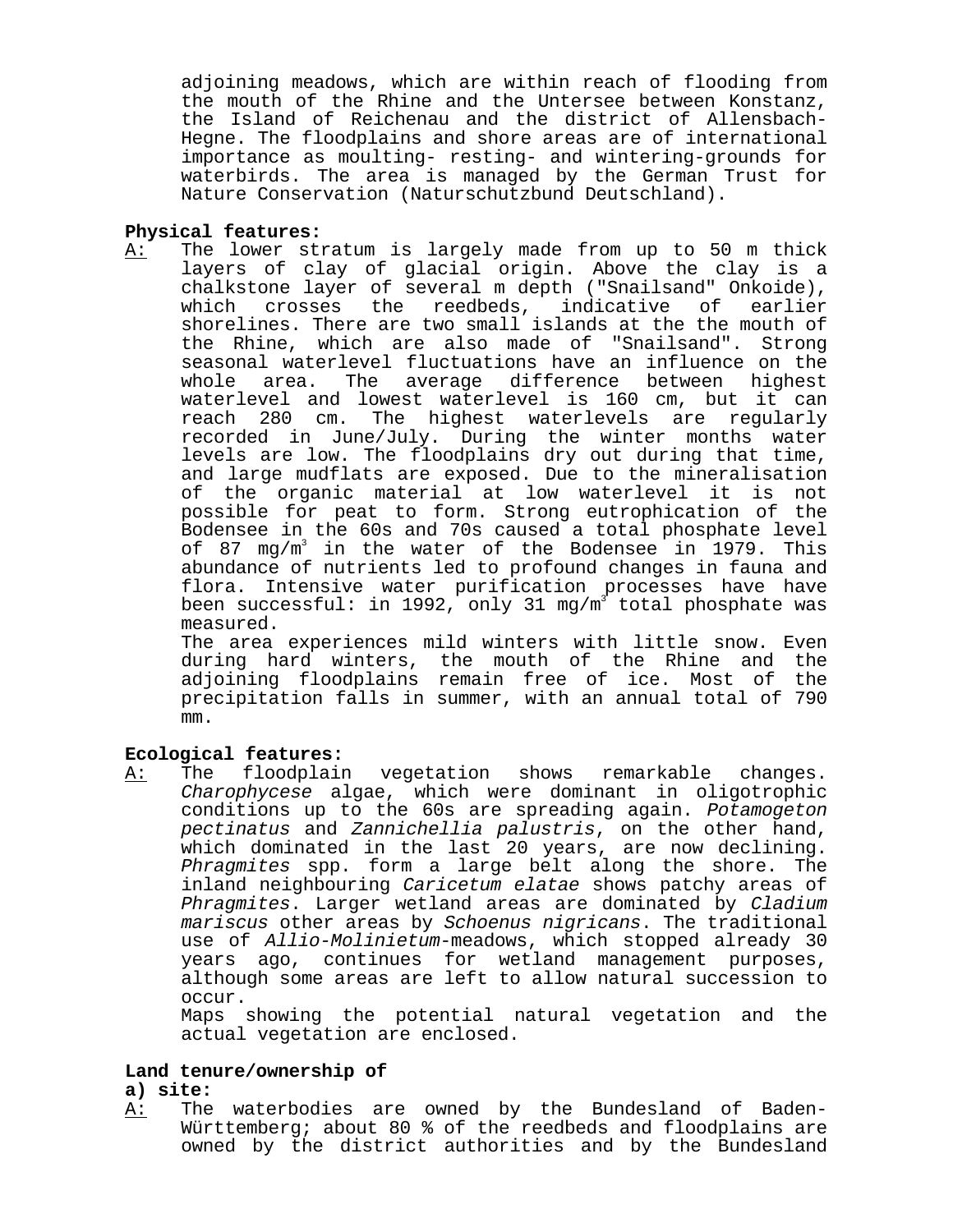Baden-Württemberg. The rest is in private ownership. For many years, the Nature Conservation authorities have been buying privately owned lots for Nature Conservation purposes (recently this has also been practiced by the Naturschutzbund).

### **b) surrounding area:**

A: The areas (water and land) neighbouring the Ramsar site are owned by the state, the Bundesland, and various private owners.

#### **Conservation measures taken:**

- General: With the decree of 16 December 1980 the existing Nature Reserve was extended to include the waterbodies in front. The whole Ramsar site is therefore entirely protected as a Nature Reserve (Wollmatinger Ried-Untersee-Gnadensee 757 ha, Bodenseeufer Hegne-Allensback 60 ha), Landscape Reserve (10 ha) respectively.
- A: The Wollmatinger Ried received the "Europe Diploma" from the Council of Europe in 1968; in 1973, the German Section of the International Council for Bird Preservation declared it a "European Reserve". Waterfowl hunting has been prohibited within the Nature/Landscape Reserve since 1985. In 1979, the Naturschutzbund Deutschland (at that time the "German Trust for Ornithology") was put in charge of substantial management responsibilities. Since then, the Naturschutzbund has maintained the Wollmatinger Ried as a permanent station for the management of the Reserve. Amongst the duties of the reserve managers are: control of the Reserve area, scientific monitoring of fauna and flora, practical management of sensitive areas, analysis of management practices, and guided tours in the Reserve.

### **Conservation measures proposed but not yet implemented:**

A: A new management- and development plan, which provides for ecological improvements and for further measures for visitor guidance and visitor information, is very near completion.

The Gnadensee is of international importance for waterfowl in its entirety, but only the eastern part lies within the Ramsar site. As a result, plans for the designation of the Gnadensee as a Nature Reserve have been developed. Amongst other measures, the prohibition of all watersports in this part of the Bodensee from October to March has been proposed.

# **Current land use: principal human activities in a) site:**

- A: Nature Conservation (Reserve Management)
	- Extensive agriculture;
	- professional fishery (intensive weir-basket- and netfishing);

- garden- and recreational activities within the Landscape Reserve and within the Nature Reserve "Bodenseeufer" (Bank of the Bodensee) (there are old weekend- and holiday homes);

- Camp site in the Landscape Reserve between Nature Reserve Wollmatinger Ried and Nature Reserve Bodenseeufer (Camp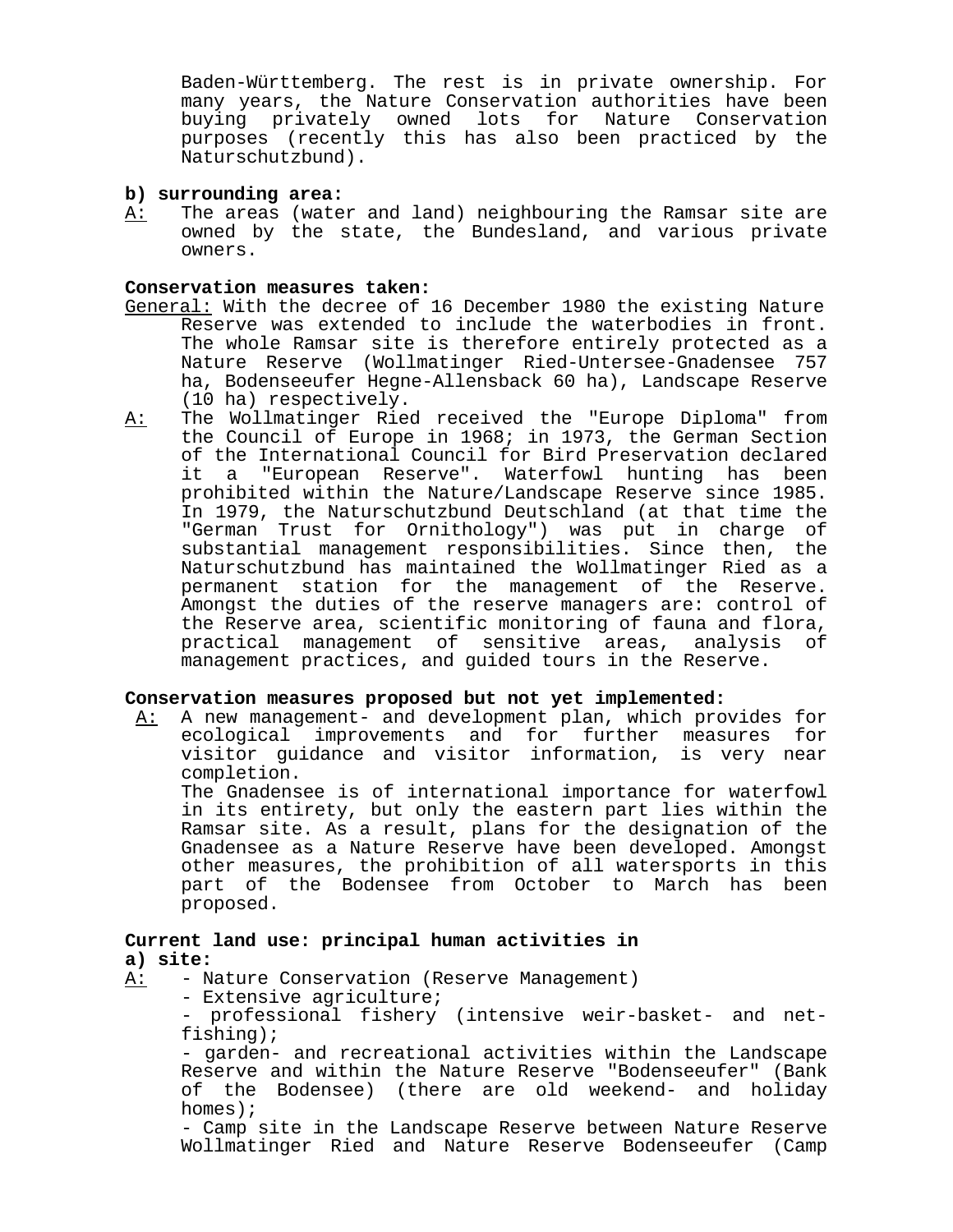site Hegne).

### **b) surroundings/catchment:**

A: - Boating traffic and swimming along the borders of the Nature Reserve;

- business- and residential estates on the north-eastern border of the Nature Reserve;

- gardening and recreational activities on the eastern border of the Nature Reserve;

- road traffic (National Road nr. 33 including cycle- and pedestrian path along the border of the Nature Reserve, District Road Nr. 221 cuts through the Nature Reserve);

- rail traffic (railway track along the border of the Nature Reserve);

- air traffic (Konstanz airport in the immediate vicinity).

# **Disturbances/threats, including changes in land use and major development projects**

# **a) at the site:**

A: - disturbance and damage due to road traffic (District Road Nr. 221 to the island of Reichenau);

- disturbance and damage due to intensive weir-basket fishing during the summer season and sometimes also netfishing (for example catching of Coregonus-spawn in December);

- disturbance due to illegal watersports, increasingly also during the winter season (mainly through canoeing and wind surfing);

disturbance due to camping, gardening, recreational activities in the Landscape Reserve (at Hegne and on the island of Reichenau) as well as in the area of the Nature Reserve "Bodenseeufer" between Hegne and Allensbach (there are long-standing holiday and weekend chalets).

## **b) in the surroundings/catchment:**

A: - disturbance and damage through road traffic (National Road Nr. 33);

- disturbance due to boating traffic and swimming along the border of Nature Reserve;

- disturbance due to the planned extension of air traffic at Konstanz airport.

### **Hydrological and physical values:**

A: The area is often naturally flooded because of the lake's extensive fluctuations in waterlevel; at highwater, the flooded areas act as biological purification systems and low water levels contribute to the mineralisation of the biomass, without affecting the quality of the lake.

### **Social and cultural values:**

A: The natural shore areas, floodplains and the near-natural cultivated landscape are of great importance for natureeducation, ecological research and environmentally friendly recreation, because of their ecological, aesthetic and educational values. The enforced limits of access/visits to the area are important. Special facilities for the observation of waterbirds are planned on the periphery of the Ramsar site. Traditional fishing practices in the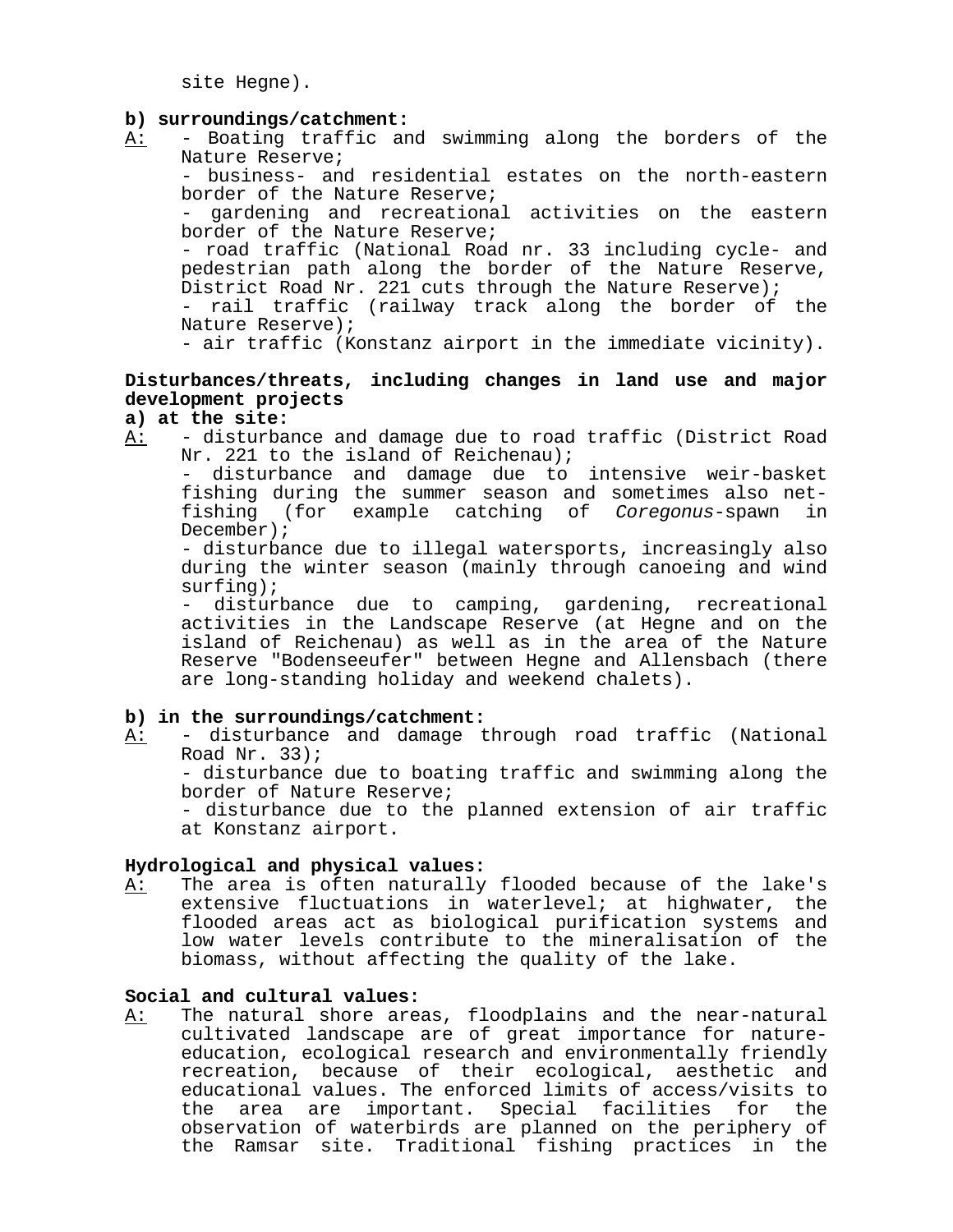marshes and floodplains are of regional importance, but they have to be subjected to Nature Conservation requirements.

### **Noteworthy fauna:**

A: Breeding birds (maximum population numbers in breeding **pairs** between 1984 and 1991).

| Podiceps cristatus        |     | 300 |
|---------------------------|-----|-----|
| Podiceps nigricollis      | 80  |     |
| Ixobrychus minutus        |     |     |
| Netta rufina              |     | 100 |
| Circus aeruginosus        |     | 2   |
| Porzana porzana           |     |     |
| Gallinago gallinago       |     | 21  |
| Acrocephalus arundinaceus | -42 |     |
| Panurus biarmicus         |     |     |

Resting- and wintering birds (daily maximum counts between 1983 until 1991)

| International Importance: Date | Number   |        |
|--------------------------------|----------|--------|
| Phalacrocorax carbo            | 26.09.86 | 930    |
| Anas strepera                  | 17.10.91 | 8,400  |
| Anas crecca                    | 17.11.91 | 11,000 |
| Anas acuta                     | 13.10.91 | 983    |
| Anas clypeata                  | 13.10.91 | 2,300  |
| Netta rufina                   | 13.10.85 | 22,000 |
| Aythya fuligula                | 14.10.84 | 22,000 |
| National Importance:           | Date     | Number |
| Tachybaptus ruficollis         | 17.09.89 | 214    |
| Podiceps cristatus             | 16.10.88 | 740    |
| <i>P. nigricollis</i>          | 18.07.86 | 403    |
| Ardea cinerea                  | 08.09.84 | 100    |
| Cygnus cygnus                  | 12.02.89 | 160    |
| Fulica atra                    | 17.09.89 | 13,000 |
| Vanellus vanellus              | 27.11.86 | 1,370  |
| Calidris minuta                |          | 141    |
| Calidris alpina                | 20.10.91 | 570    |
| Philomachus pugnax             | 22.03.90 | 537    |
| Gallinago gallinago            | 07.11.83 | 385    |
| Numenius arquata               | 15.09.91 | 163    |
| Tringa erythropus              | 06.10.90 | 128    |
| Tringa glareola                | 17.08.90 | 55     |
| Larus minutus                  | 10.90    | 148    |

#### **Noteworthy flora:**

A: The following noteworthy, and sometimes very rare plants occur in floodplains, and shore areas, as well as in reedbeds: Najas intermedia, Myosotis rehsteineri, Deschampsia litoralis, Ranunculus reptans, Gratiola officinalis, Spiranthes aestivalis, Gladiolus palustris, Orchis coriophora

# **Current scientific research and facilities:**

A: The scientific programme being undertaken by the German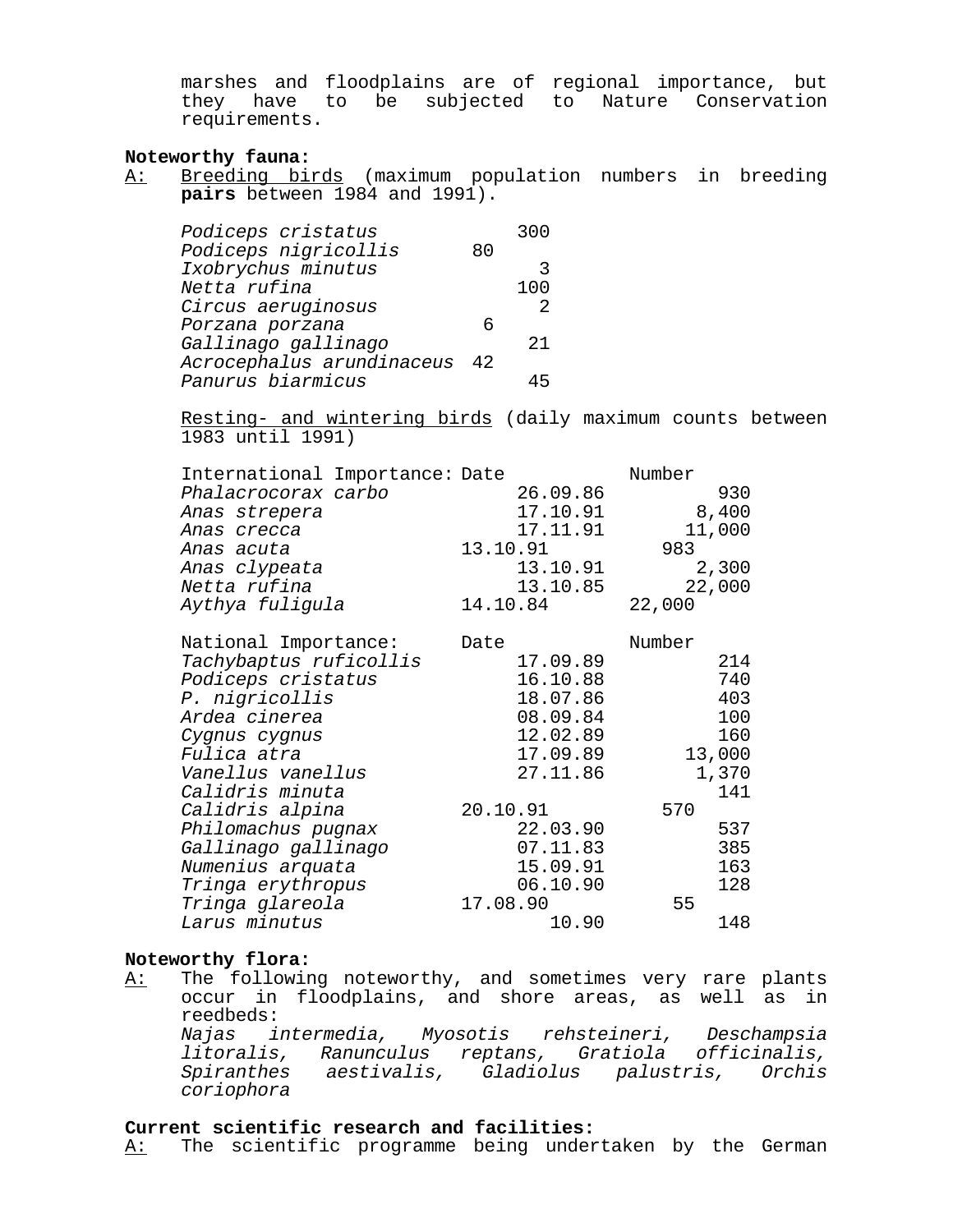Naturschutzbund in the Wollmatinger Ried area during recent years included research projects on feeding ecology and effects of disturbance on waterbirds within the Nature Reserve and in neighbouring areas. Abundance and use of Dreissena polymorpha, which is one of the most important food sources for diving ducks and Fulica atra, was a major study. Data was also collected on submerged macrophytes. Studies of the effects of hunting and boating on waterbirds, in particular on Netta rufina, indicated the need for further protection measures.

Count data for waterbirds, collected over many years, includes the following population developments: breeding success, moult, migration and wintering.

## **Current conservation education:**

A: Public awareness activities organised by the German Naturschutzbund were intensified through the tenancy of the disused railway station Reichenau in 1990. As a result, new workshops, exhibition rooms, and lecture theatres are available to the Nature Conservation Centre Wollmatinger Ried.

Regular public tours of the Nature Reserves are whenever possible supplemented by talks aimed at schools and other groups on the natural history of the site.

Guided tours have so far been provided for an average of 3,000 visitors per year.

# **Current recreation and tourism:**

A: The very limited right of access by visitors cannot be extended for nature conservation reasons. The construction of observation facilities in generally accessible places is planned for the next few years, in order to relieve the protected areas and to improve public information and awareness. Public funds made available to this purpose are supplied by the national government and the government of the Bundesland.

A new wetland in the immediate vicinity of the Nature Conservation Centre, created partially by land refills, will be developed as a "nature experience zone" for educational use.

### **Management authority:**

A: Organisation entrusted with management duties: Naturschutzbund Deutschland Naturschutzzentrum Wollmatinger Ried Kindlebildstr. 87 D-7752 Reichenau 2

## **Jurisdiction:**

A: Authority responsible for Nature Conservation: Regierungspräsidium Freiburg Höhere Naturschutzbehörde Abholfach D7800 Freiburg

Expert authority responsible: Bezirksstelle für Naturschutz und Landschaftspflege